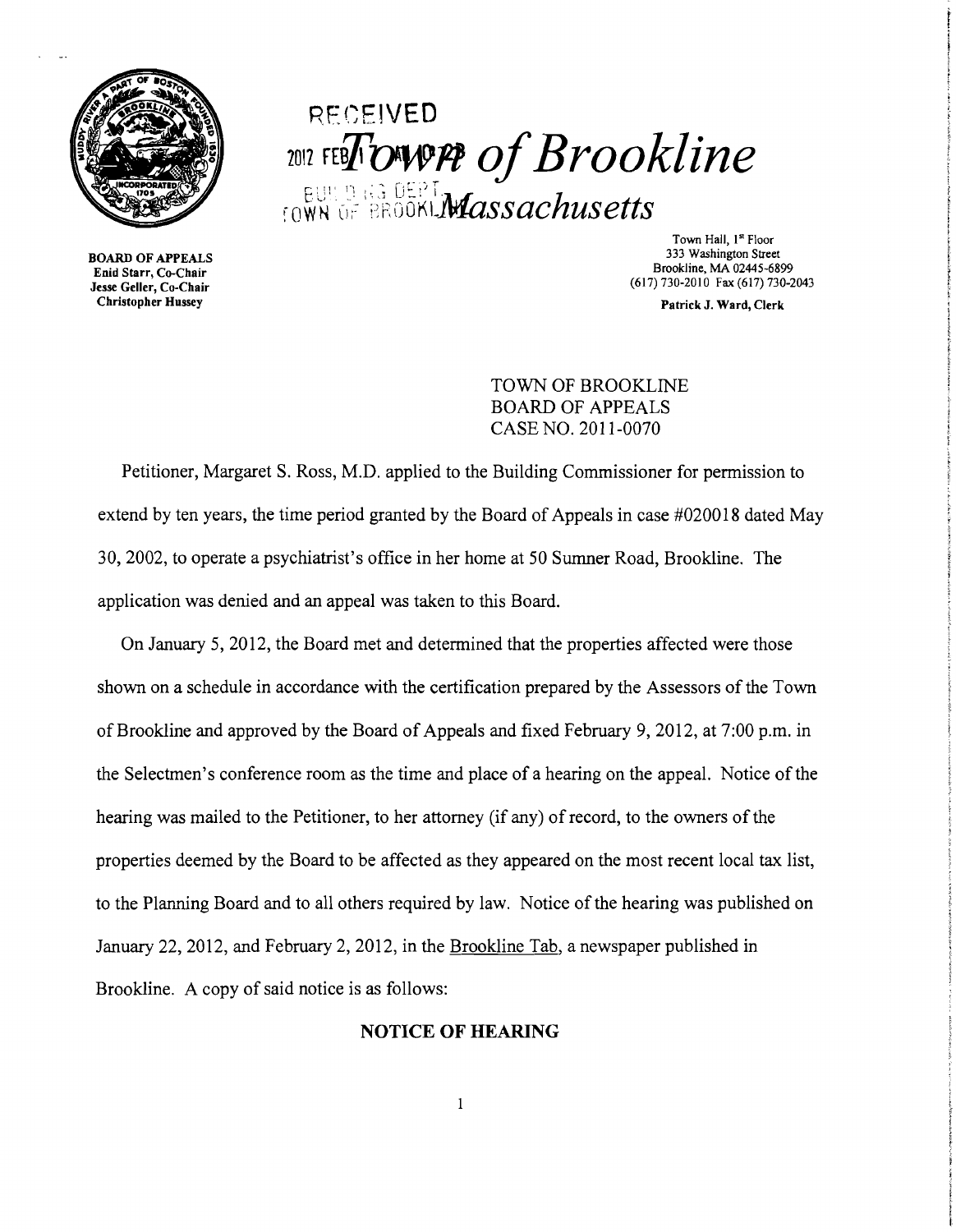Pursuant to M.G.L. C. 39, sections 23A & 23B, the Board of Appeals will conduct a public hearing to discuss the following case:

Petitioner: LINK, DAYID A & MARGARET R Owner: LINK, DAVID A & MARGARET R Location of Premises: 50 SUMNER ROAD Date of Hearing: February 9, 2012 Time of Hearing: 7:00 p.m. Place of Hearing: Selectmen's Conference Room, 6<sup>th</sup> Floor

A public hearing will be held for a modification of Board of Appeals Case #020018 dated June 11, 2002.

## Of the Zoning By-Law for an extension of the license for the next ten years at her home psychiatrist office.

Said Premise located in an S-lO (single-family) residential district.

*Hearings, once opened, may be continued by the Chair to a date and time certain. No further notice will be mailed to abutters or advertised in the TAB. Questions regarding whether a hearing has been continued, or the date and time ofany hearing may be directed to the Zoning Administrator at* 617-734-2134 *or check meeting calendar at:http://calendars.town.brookline.ma.usIMasterTownCalandarl?FormID=158.* 

*The Town of Brookline does not discriminate on the basis of disability in admission to, access to, or operations ofits programs, services or activities. Individuals who need auxiliary aids for*  effective communication in programs and services of the Town of Brookline are invited to make *their needs known to the ADA Coordinator, Stephen Bressler, Town 0/Brookline,* 11 *Pierce Street, Brookline, MA 02445. Telephone:* (617) *730-2330; TDD* (617) *730-2327.* 

## Enid Starr Jesse Geller Christopher Hussey

At the time and place specified in the notice, this Board held a public hearing. Present at the

hearing was Chairman, Jesse Geller and Board Members Jonathan Book and Christopher

Hussey. The case was presented by the petitioner, Margaret S. Ross.

Ms. Ross stated that she had been operating a psychiatrist's office out of her home since

1979. She said that she was granted special pennit relief in 1979 and it was subject to renewal

for various time spans. Her most recent extension in 2002 was for ten years. Ms. Ross reported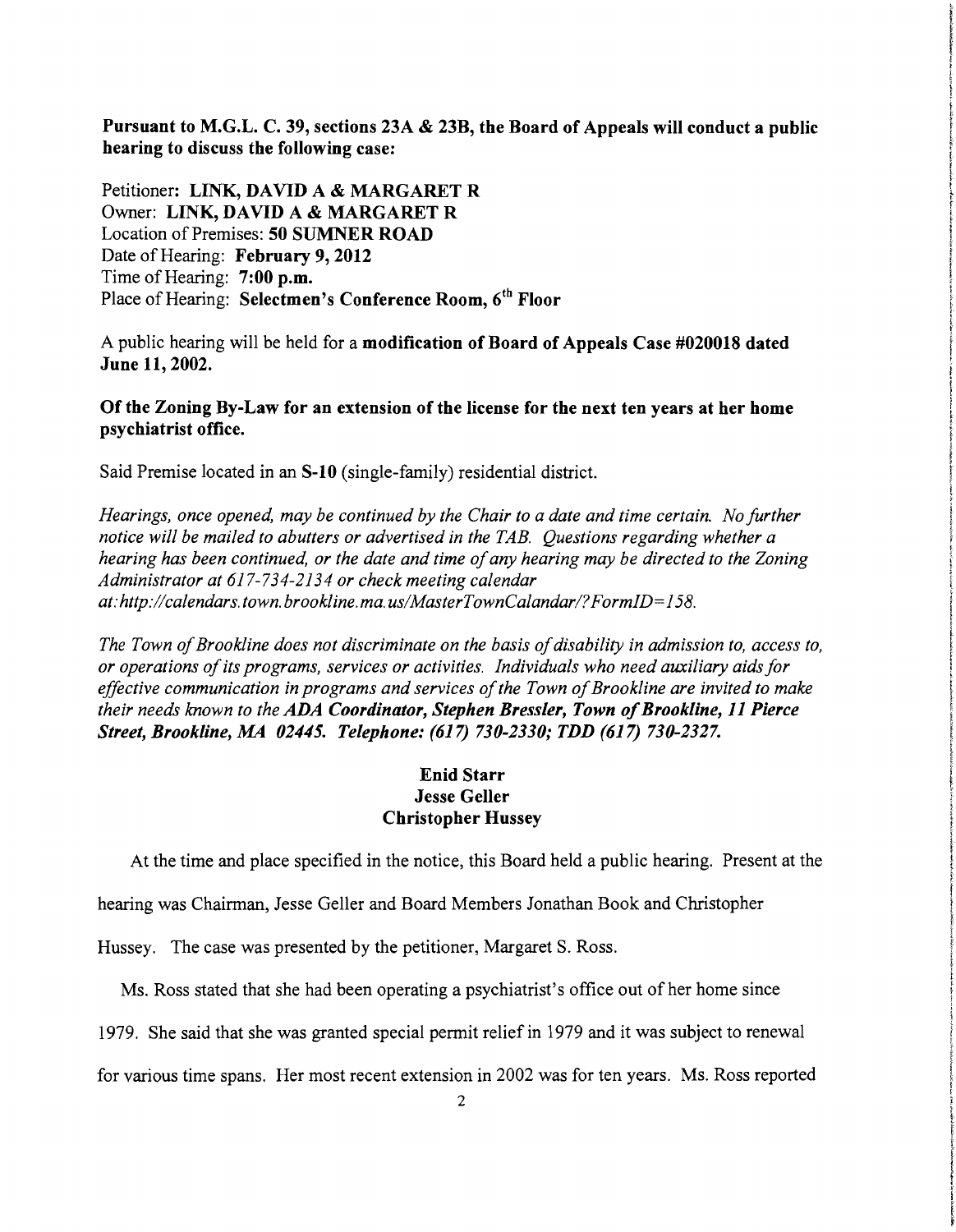that over this period, 33 years, there have been no complaints of which she is aware. Ms. Ross

reported that due to her job commitments elsewhere, she has only been seeing a few patients in

her home of late. She stated that she would like to modify her hours of operation to include

evening hours, 7:00p.m to 10:00p.m. as well as the daytime hours of 8:00a.m. to 5:00p.m.

The Planning Board report dated January 5, 2012, provided the history of relief granted by

previous Boards of Appeal as well as a description of the home and neighborhood.

**8/10/79, BOA Case #2319** - special permit granted for a psychiatrist's home office for three years, subject to seven conditions.

**7/17/87, BOA Case #2319A** - approval for a five year time extension of the previous decision with removal of sign requirements, subject to the following conditions:

- 1. There shall be no non-resident employees.
- 2. No more than 20 patients a week shall be seen.
- 3. No group therapy sessions shall be conducted.
- 4. The office hours shall be restricted to 8:00 a.m. to 5:00 p.m.
- 5. The petitioner shall advise her patients to park at the rear of the property which is accessible from Clark Road.
- 6. The relief granted herein shall terminate in 5 years unless this Board shall, after further public hearing, vote to extend the same.

**7/17/87, BOA Case #2319B** - approval to modify condition #6 of#2319A to increase the time extension for the relief from five years to a ten years. Condition #4 was also modified by the Board of Appeals to disallow weekend visits, so as to be consistent with other home psychiatry offices permitted in single family districts.

**5/30/02, BOA Case # 020018** - approval for a ten year time extension subject to the conditions as modified in BOA Case #2319B.

The report described the home at 50 Sumner Road as a single-family, wood-frame dwelling

located between Clark and Buckminster Roads. There is vehicular access to the lot from Clark

Road, which leads to a two-car parking space in the rear where the entrance to the office is

located. The total office area is 465 square feet or 11% of the total living space. The

neighborhood is predominantly single-family residential.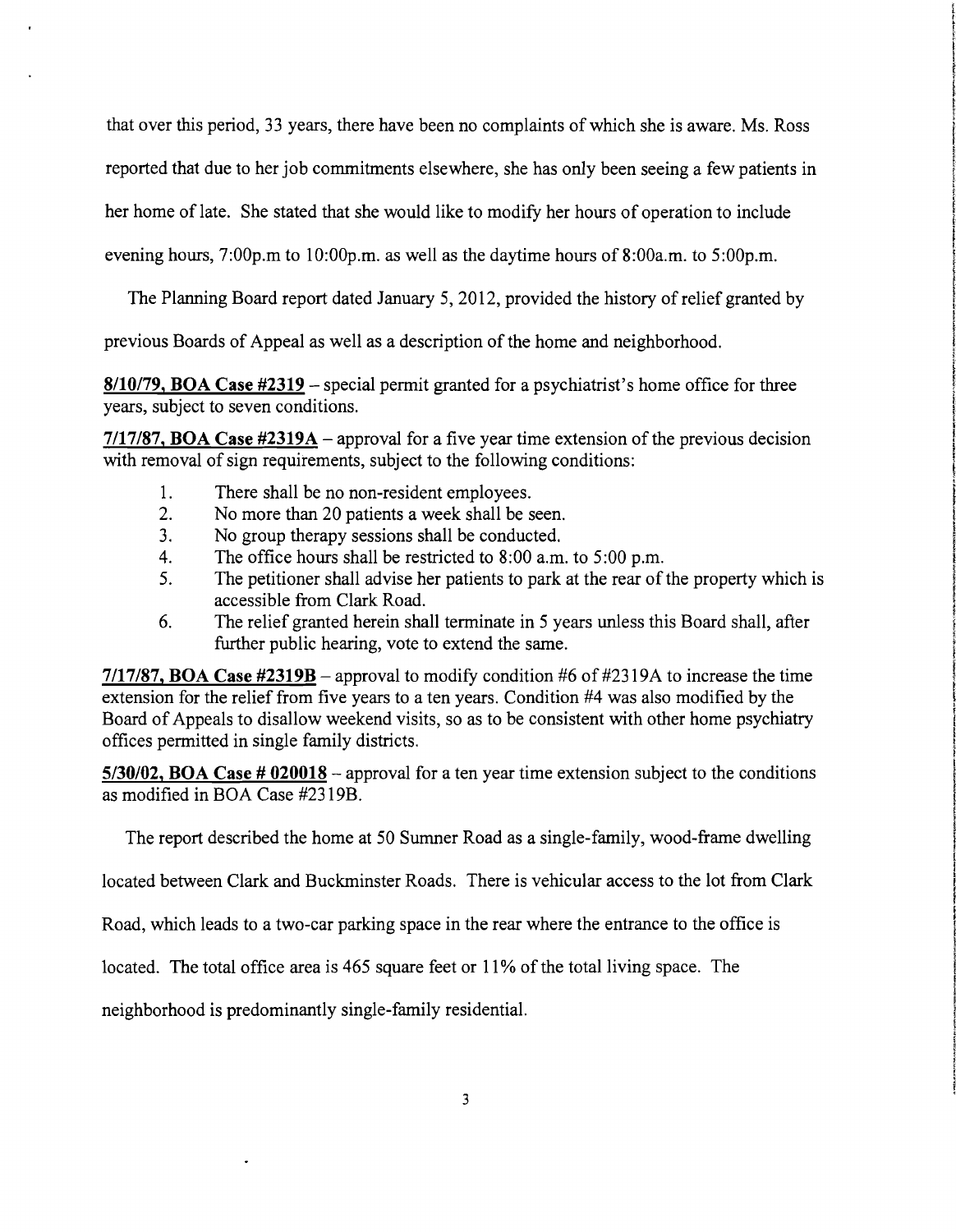The Chairman asked whether anyone in attendance wished to speak in favor of or against the proposal. No one rose to speak.

Michael Shepard, Building Commissioner, delivered the findings of the Planning Board.

**Section 4.07 - Table of** Uses, Use **#58** - home offices for psychiatrists require a *special permit*  if any clients visit the premises. The applicant is seeking a ten-year time extension to renew their special permit under this section of the Zoning By-Law.

Mr. Shepard reported that since the petitioner had conducted a limited practice from her home for almost 33 years without problems, the Planning Board believed that the continuation of the use of a portion of the basement for a home psychiatrist's office does not have an adverse affect on the neighborhood. However, to ensure that the office is operated in compliance with the Board of Appeals conditions, or if the premises are sold and occupied by another resident physician, the Board believed a ten-year time extension is the most appropriate mechanism to ensure continued review and the Planning Board noted that a seventh condition should be added to the approval to ensure the decision is recorded at the Registry of Deeds. Finally, the Planning Board supported the petitioner's request that the office hours be changed from 8a.m.-S:00p.m. to 7:00p.m.-IO:00p.m. to allow her to see patients in the evening as she is now working off-site during the day. Therefore, the Planning Board recommended approval of a ten-year time extension for a home psychiatric office, subject to the following conditions:

- 1. There shall be no non-resident employees.
- 2. No more than 20 patients a week shall be seen.
- 3. No group therapy sessions shall be conducted.
- 4. The office hours shall be restricted to Monday through Friday, 7:00 p.m. to 10:00 p.m.
- 5. The petitioner shall advise her patients to park at the rear of the property, which is accessible from Clark Road.
- 6. The relief granted herein shall terminate in 10 years unless this Board shall, after further public hearing, vote to extend the same.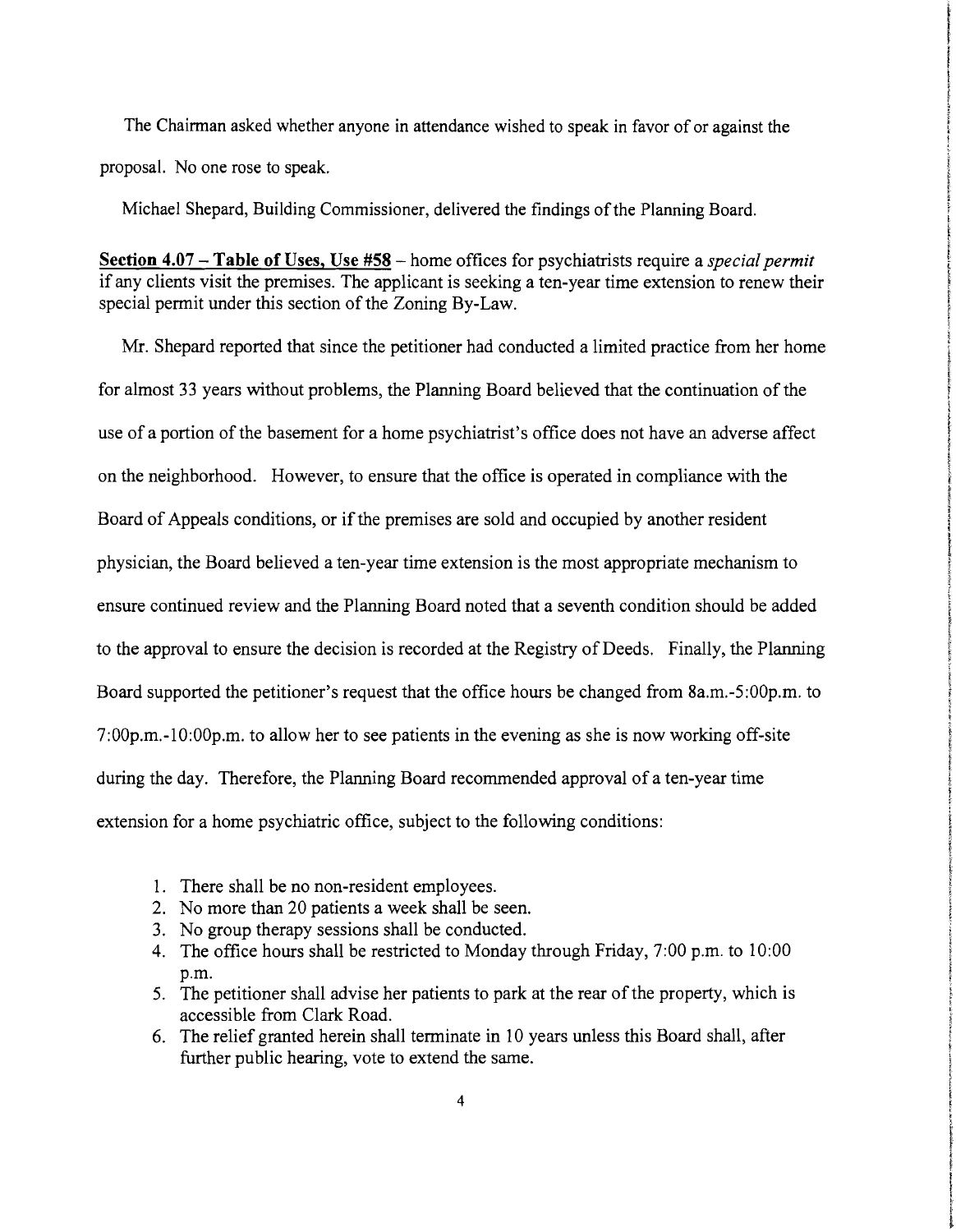7. The applicant shall submit evidence that the decision has been recorded at the Registry of Deeds to the Building Commissioner within 45 days of the filing date of the decision.

The Chairman then called upon Michael Shepard, Building Commissioner, to deliver the comments of the Building Department. Mr. Shepard stated that since this office had been operated without complaint for 33 years, he would recommend that the Board consider excluding the proposed ten year renewal period. He said if for whatever reason complaints did arise, his office could issue a cease and desist order which could be appealed by the petitioner back to the Board. Also, he said that the Building Department, in light of the petitioner's request, would recommend that the daytime hours be included in the hours of operation. Mr. Shepard said that the Building Department was supportive of the requested modification.

Board Member, Book, asked about the number of patients currently seen at the home office. Ms. Ross replied that due to her primary work commitments she sees fewer patients at her home. She said she would be happy with the 20 patients per week recommended by the Planning Board. Mr. Geller asked whether the arrival of clients after dark would pose a problem, and Ms. Ross replied that it would not.

The Board, having heard all the testimony, deliberated on the merits of the application. Mr. Book recommended that the hours of operation be modified to 8:00a.m. to 10:00p.m., Monday through Friday.

The Board then determined, by unanimous vote, the requirements of **Section 9.05** having been satisfied that it was desirable to grant the requested time extension with modification of the Planning Board suggested conditions as recommended by Mr. Book. The Board made the following specific findings pursuant to said **Section 9.05:** 

5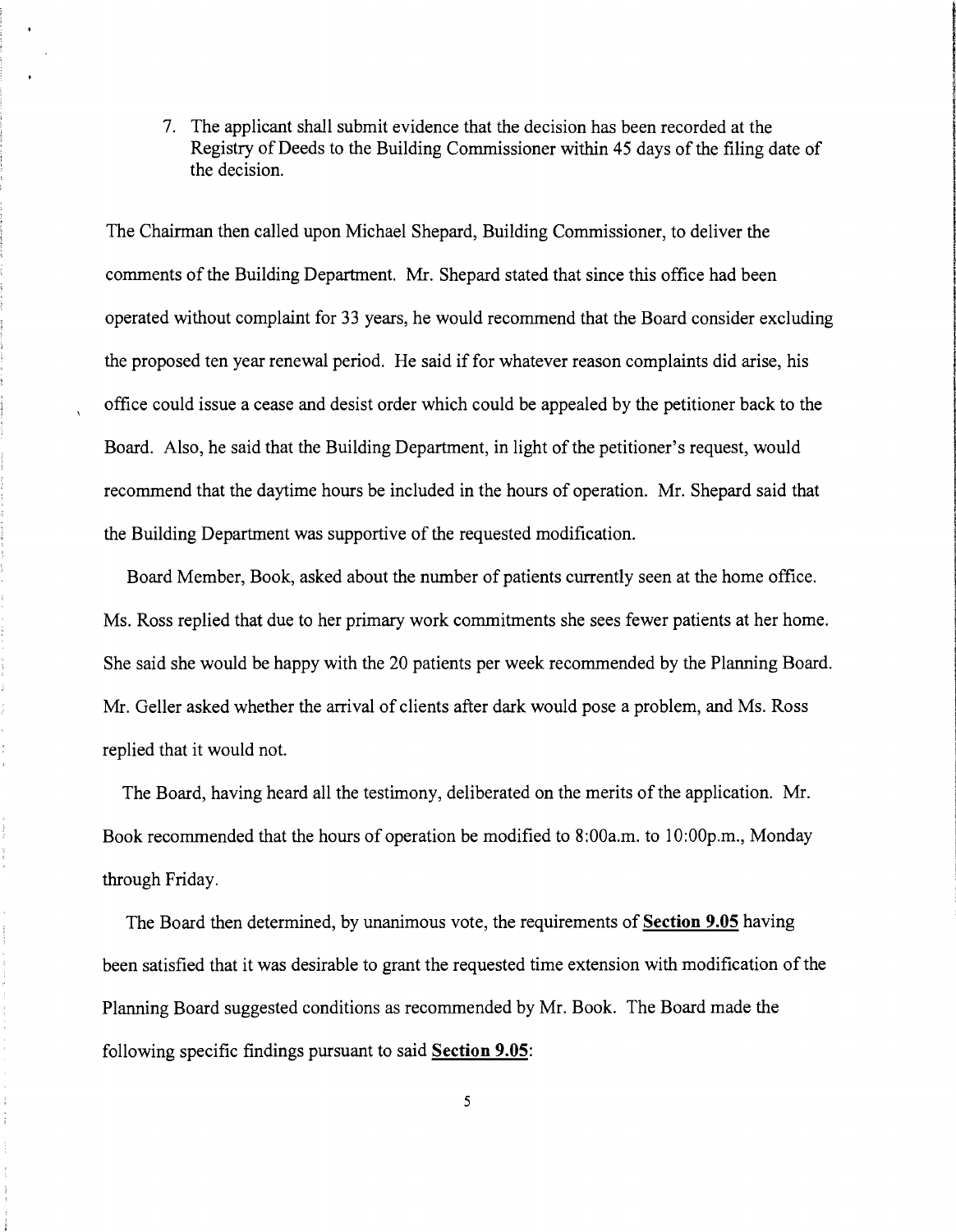- a. The specific site is an appropriate location for such a use, structure, or condition.
- b. The use as developed will not adversely affect the neighborhood.
- c. There will be no nuisance or serious hazard to vehicles or pedestrians.
- d. Adequate and appropriate facilities will be provided for the proper operation of the proposed use.

Accordingly, the Board voted unanimously to grant the requested relief subject to the

following conditions and modify as appropriate, previous decisions related to this case:

- 1. There shall be no non-resident employees.
- 2. No more than 20 patients a week shall be seen.
- 3. No group therapy sessions shall be conducted.
- 4. The office hours shall be restricted to Monday through Friday, 8:00a.m. to 10:00 p.m.
- 5. The petitioner shall advise her patients to park at the rear of the property, which is accessible from Clark Road.
- 6. The relief granted herein shall terminate in 10 years unless this Board shall, after further public hearing, vote to extend the same.
- 7. The applicant shall submit evidence that the decision has been recorded at the Registry of Deeds to the Building Commissioner within 45 days of the filing date of the decision.

Unanimous Decision of The Board of Appeals

 $\hat{\epsilon}$ 

 $\mathbf{j}$ 

Ċ. Filing:Date: February 16, 2012 ات حراسات A True Copy.  $\overline{\text{ATEST:}}$  :  $\Xi$ 

Jesse Geller, Chairman